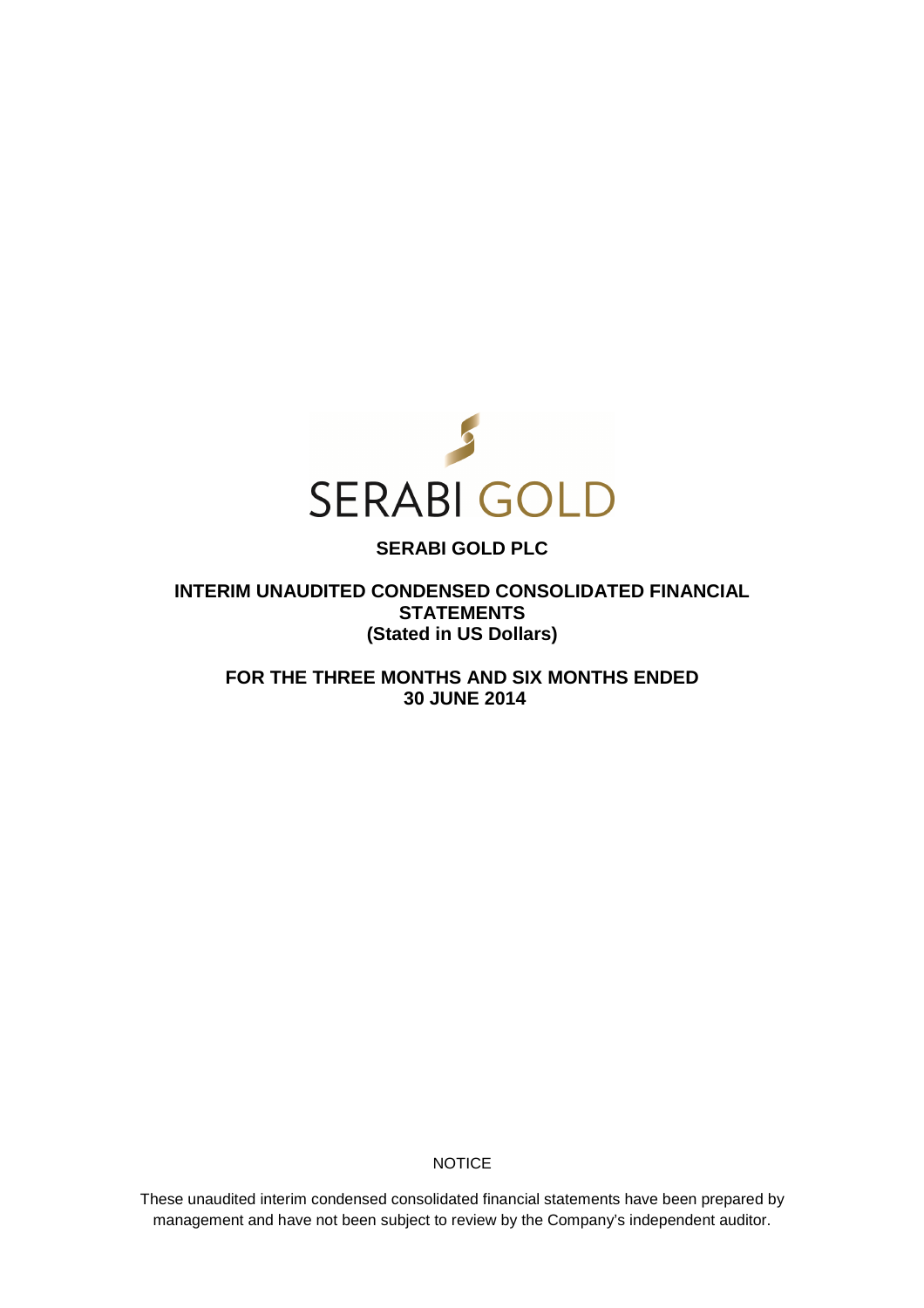# **SERABI GOLD PLC Condensed Consolidated Statements of Comprehensive Income**

|                                                                     |              | For the three months ended |             | For the six months ended |             |
|---------------------------------------------------------------------|--------------|----------------------------|-------------|--------------------------|-------------|
|                                                                     |              | 30 June                    |             | 30 June                  |             |
|                                                                     |              | 2014                       | 2013        | 2014                     | 2013        |
| (expressed in US\$)                                                 | <b>Notes</b> | (unaudited)                | (unaudited) | (unaudited)              | (unaudited) |
| <b>CONTINUING OPERATIONS</b>                                        |              |                            |             |                          |             |
| <b>Revenue</b>                                                      |              |                            |             |                          |             |
| Operating expenses                                                  |              |                            |             |                          |             |
| <b>Gross loss</b>                                                   |              |                            |             |                          |             |
| Administration expenses                                             |              | (1,482,040)                | (805, 633)  | (2, 394, 018)            | (1,714,386) |
| Share based payments                                                |              | (43, 840)                  | (47, 846)   | (73, 428)                | (95, 692)   |
| Depreciation of plant and equipment                                 |              | (140, 322)                 | (112, 974)  | (266, 305)               | (220, 641)  |
| <b>Operating loss</b>                                               |              | (1,666,202)                | (966, 453)  | (2,733,751)              | (2,030,719) |
| Foreign exchange gain/(loss)                                        |              | 18,794                     | 23,400      | 8,876                    | (231, 818)  |
| Finance expense                                                     |              | (25, 802)                  | (20, 753)   | (205, 956)               | (63, 252)   |
| Investment income                                                   |              | 4,473                      | 6,291       | 4,473                    | 9,048       |
| Loss before taxation                                                |              | (1,668,737)                | (957, 515)  | (2,926,358)              | (2,316,741) |
| Income tax expense                                                  |              |                            |             |                          |             |
| Loss for the period from continuing<br>operations <sup>(1)(2)</sup> |              | (1,668,737)                | (957, 515)  | (2,926,358)              | (2,316,741) |
| Other comprehensive income (net of tax)                             |              |                            |             |                          |             |
| Items that may be reclassified subsequently to profit or loss       |              |                            |             |                          |             |
| Exchange differences on translating foreign<br>operations           |              | 1,797,215                  | (4,024,661) | 3,717,965                | (3,415,186) |
| Total comprehensive income/(loss) for the<br>period <sup>(2)</sup>  |              | 128,478                    | (4,982,176) | 791,607                  | (5,731,927) |
|                                                                     |              |                            |             |                          |             |
| Loss per ordinary share (basic and diluted) <sup>(1)</sup>          | 3            | (0.25c)                    | (0.27c)     | (0.50c)                  | (0.69c)     |

(1) All revenue and expenses arise from continuing operations.

(2) The Group has no non-controlling interests and all losses are attributable to the equity holders of the Parent Company.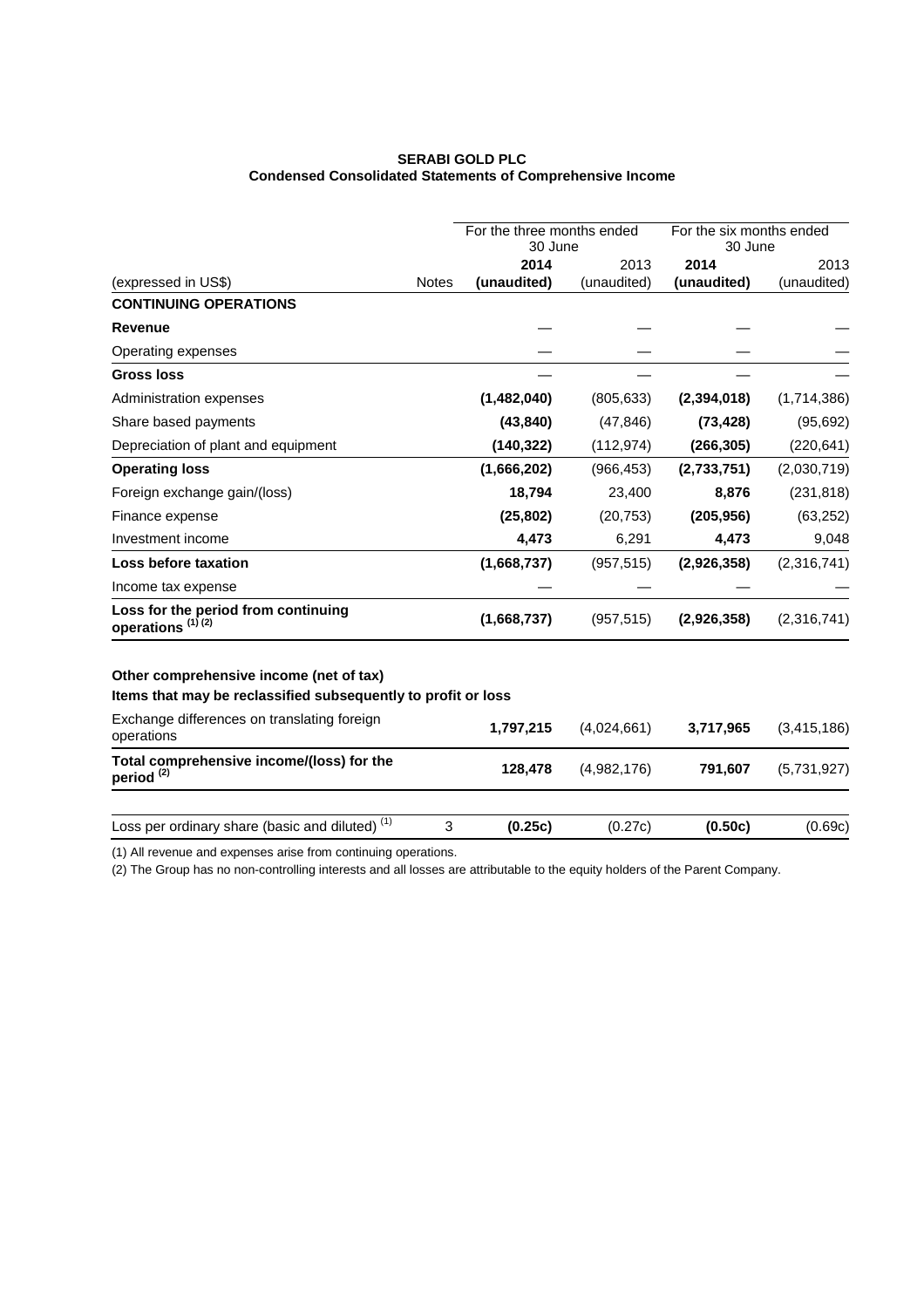# **SERABI GOLD PLC Condensed Consolidated Balance Sheets**

|                                              |              | As at<br>30 June | As at<br>30 June | As at<br>31 December |
|----------------------------------------------|--------------|------------------|------------------|----------------------|
|                                              |              | 2014             | 2013             | 2013                 |
| (expressed in US\$)                          | <b>Notes</b> | (unaudited)      | (unaudited)      | (audited)            |
| <b>Non-current assets</b>                    |              |                  |                  |                      |
| Deferred exploration costs                   | 5            | 26,508,924       | 16,375,076       | 24,659,003           |
| Property, plant and equipment                | 6            | 43,412,368       | 30,228,704       | 36,008,318           |
| <b>Total non-current assets</b>              |              | 69,921,292       | 46,603,780       | 60,667,321           |
| <b>Current assets</b>                        |              |                  |                  |                      |
| Inventories                                  |              | 4,482,101        | 784,844          | 3,890,880            |
| Trade and other receivables                  |              | 5,278,884        | 1,541,830        | 75,977               |
| Prepayments and accrued income               |              | 2,358,282        | 1,437,737        | 1,264,654            |
| Cash and cash equivalents                    |              | 5,920,963        | 13,993,628       | 3,789,263            |
| <b>Total current assets</b>                  |              | 18,040,230       | 17,758,039       | 9,020,774            |
| <b>Current liabilities</b>                   |              |                  |                  |                      |
| Trade and other payables                     |              | 3,675,731        | 2,823,871        | 2,871,546            |
| Interest bearing liabilities                 |              | 4,241,523        |                  | 3,790,363            |
| Accruals                                     |              | 137,739          | 628,328          | 266,924              |
| <b>Total current liabilities</b>             |              | 8,054,993        | 3,452,199        | 6,928,833            |
| <b>Net current assets</b>                    |              | 9,985,237        | 14,305,840       | 2,091,941            |
| <b>Total assets less current liabilities</b> |              | 79,906,529       | 60,909,620       | 62,759,262           |
| <b>Non-current liabilities</b>               |              |                  |                  |                      |
| Trade and other payables                     |              | 456,979          | 119,309          | 410,330              |
| Provisions                                   |              | 1,574,875        | 1,487,279        | 1,480,665            |
| Interest bearing liabilities                 |              | 527,168          | 374,030          | 833,560              |
| <b>Total non-current liabilities</b>         |              | 2,559,022        | 1,980,618        | 2,724,555            |
| <b>Net assets</b>                            |              | 77,347,507       | 58,929,002       | 60,034,707           |
|                                              |              |                  |                  |                      |
| <b>Equity</b>                                |              |                  |                  |                      |
| Share capital                                | 11           | 61,668,212       | 52,773,993       | 60,003,212           |
| Share premium                                |              | 69,119,848       | 54,479,151       | 54,479,151           |
| Option reserve                               |              | 2,214,909        | 2,118,596        | 2,330,789            |
| Other reserves                               |              | 931,144          | 427,615          | 789,076              |
| <b>Translation reserve</b>                   |              | (7,053,208)      | (8,021,497)      | (10, 771, 173)       |
| <b>Accumulated loss</b>                      |              | (49, 533, 398)   | (42, 848, 856)   | (46, 796, 348)       |
| <b>Equity shareholders' funds</b>            |              | 77,347,507       | 58,929,002       | 60,034,707           |

The interim financial information has not been audited and does not constitute statutory accounts as defined in Section 434 of the Companies Act 2006. Whilst the financial information included in this announcement has been compiled in accordance with International Financial Reporting Standards ("IFRS") this announcement itself does not contain sufficient financial information to comply with IFRS. The Group statutory accounts for the year ended 31 December 2013 prepared under IFRS as adopted in the EU and with IFRS and their interpretations adopted by the International Accounting Standards Board have been filed with the Registrar of Companies following their adoption by shareholders at the last Annual General Meeting. The auditor's report on these accounts was unqualified but did contain an Emphasis of Matter with respect to the Company and the Group's dependency on its ability to successfully re-commission and commence commercial gold production at the Palito Mine in order to continue as a going concern. The auditor's report did not contain a statement under Section 498 (2) or 498 (3) of the Companies Act 2006.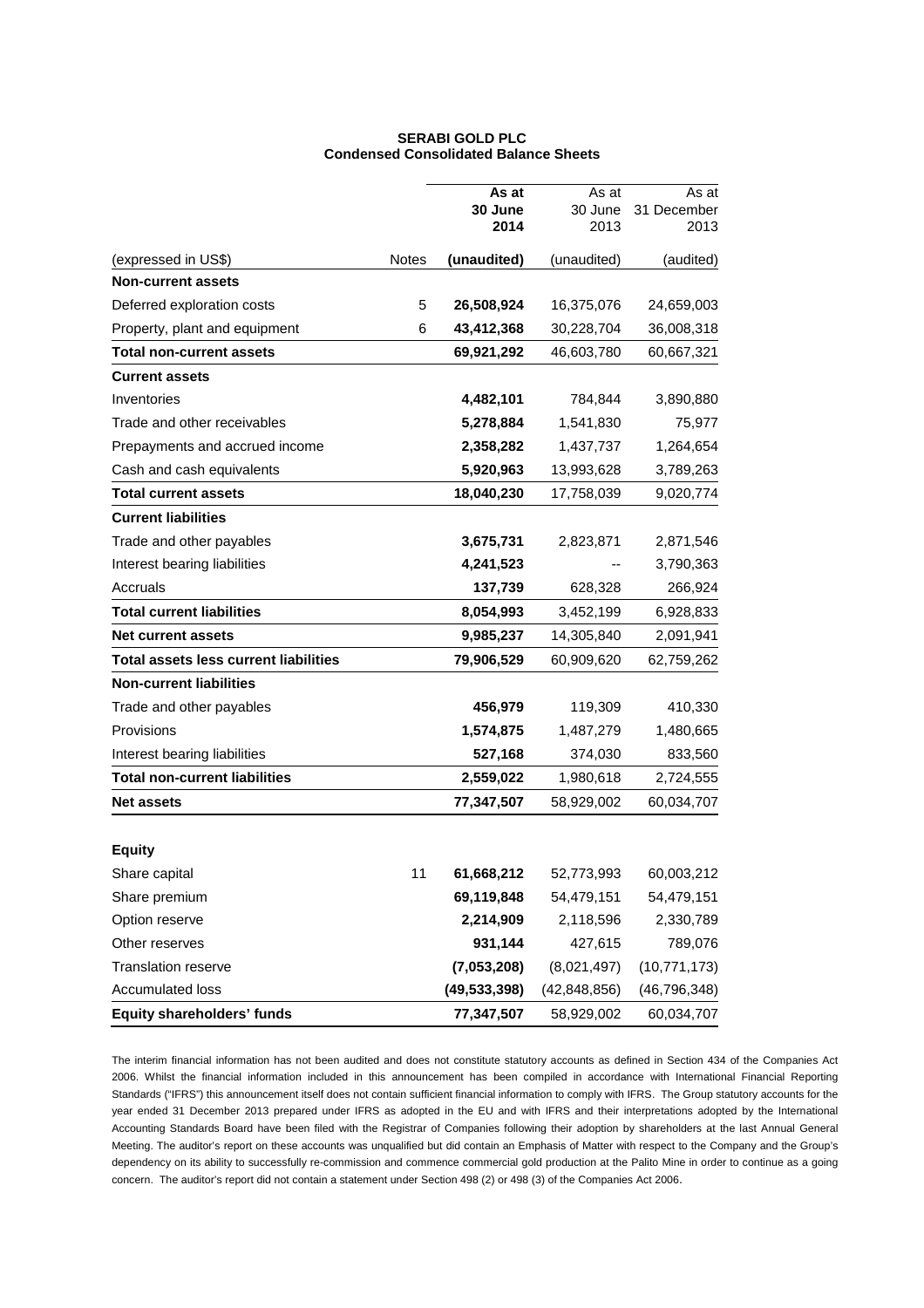**SERABI GOLD PLC Condensed Consolidated Statements of Changes in Shareholders' Equity** 

| (expressed in US\$)                                               | Share      | Share      | Share      | Other                           | Translation          | Accumulated    |                     |
|-------------------------------------------------------------------|------------|------------|------------|---------------------------------|----------------------|----------------|---------------------|
| (unaudited)                                                       | capital    | premium    | option     | reserve reserves <sup>(1)</sup> | reserve              | loss           | <b>Total equity</b> |
| Equity shareholders'<br>funds at 31 December<br>2012              | 31,416,993 | 50,182,624 | 2,019,782  | 780,028                         | (4,606,311)          | (40, 532, 115) | 39,261,001          |
| Foreign currency<br>adjustments                                   |            |            |            |                                 | (3,415,186)          |                | (3,415,186)         |
| Loss for the period                                               |            |            |            |                                 |                      | (2,316,741)    | (2,316,741)         |
| Total comprehensive<br>income for the period                      |            |            |            |                                 | (3,415,186)          | (2,316,741)    | (5,731,927)         |
| Issue of new ordinary<br>shares for cash                          | 21,357,000 | 4,182,600  |            | 88,800                          |                      |                | 25,628,400          |
| Costs associated with<br>issue of new ordinary<br>shares for cash |            | (327, 286) |            |                                 |                      |                | (327, 286)          |
| Warrants lapsed in period                                         |            | 441,213    |            | (441, 213)                      |                      |                |                     |
| Share option expense                                              |            |            | 98,814     |                                 |                      |                | 98,814              |
| <b>Equity shareholders'</b><br>funds at 30 June<br>2013           | 52,773,993 | 54,479,151 | 2,118,596  | 427,615                         | (8,021,497)          | (42, 848, 856) | 58,929,002          |
| Foreign currency<br>adjustments                                   |            |            |            |                                 | (2,749,676)          |                | (2,749,676)         |
| Loss for the period                                               |            |            |            |                                 |                      | (3,947,492)    | (3,947,492)         |
| Total comprehensive<br>income for the period                      |            |            |            |                                 | (2,749,676)          | (3,947,492)    | (6,697,166)         |
| Issue of new ordinary<br>shares for acquisition                   | 7,229,219  |            |            | 361,461                         |                      |                | 7,590,680           |
| Costs associated with<br>issue of new ordinary<br>shares for cash |            |            |            |                                 |                      |                |                     |
| Share option expense                                              |            |            | 212,193    |                                 |                      |                | 212,193             |
| <b>Equity shareholders'</b><br>funds at 30 December<br>2013       | 60,003,212 | 54,479,151 | 2,330,789  |                                 | 789,076 (10,771,173) | (46, 796, 348) | 60,034,707          |
| Foreign currency<br>adjustments                                   |            |            |            |                                 | 3,717,965            |                | 3,717,965           |
| Loss for the period                                               |            |            |            |                                 |                      | (2,926,358)    | (2,926,358)         |
| Total comprehensive<br>income for the period                      |            |            |            |                                 | 3,717,965            | (2,926,358)    | 791,607             |
| Issue of new ordinary<br>shares for cash                          | 1,665,000  | 14,765,000 |            | 220,000                         |                      |                | 16,650,000          |
| Costs associated with<br>issue of new ordinary<br>shares for cash |            | (202, 235) |            |                                 |                      |                | (202, 235)          |
| Warrants lapsed in period                                         |            | 77,932     |            | (77, 932)                       |                      |                |                     |
| Share options lapsed in<br>period                                 |            |            | (189, 308) |                                 |                      | 189,308        |                     |
| Share option expense                                              |            |            | 73,428     |                                 |                      |                | 73,428              |
| <b>Equity shareholders'</b><br>funds at 30 June<br>2014           | 61,668,212 | 69,119,848 | 2,214,909  | 931,144                         | (7,053,208)          | (49, 533, 398) | 77,347,507          |

(1) Other reserves comprise a merger reserve of US\$361,461 (2013: US\$ 361,461), a warrant reserve of US\$308,801 (December 2013: US\$166,733) and the initial fair value for the equity component of the convertible loan stock of US\$260,882 (2013: US\$ 260,882).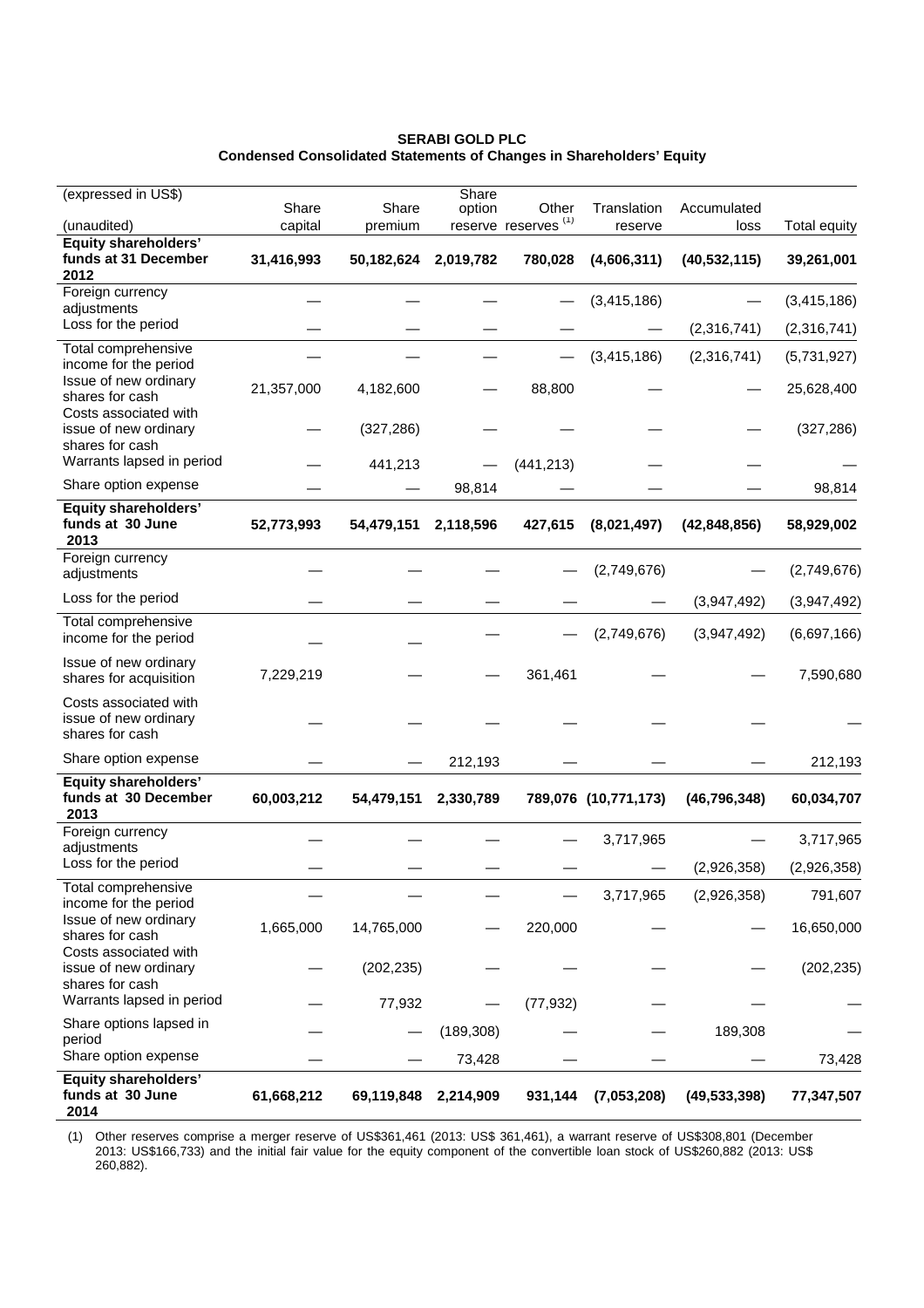# **SERABI GOLD PLC Condensed Consolidated Cash Flow Statements**

| For the three months<br>ended<br>30 June                                  |               |               | For the six months<br>ended<br>30 June |             |
|---------------------------------------------------------------------------|---------------|---------------|----------------------------------------|-------------|
|                                                                           | 2014          | 2013          | 2014                                   | 2013        |
| (expressed in US\$)                                                       | (unaudited)   | (unaudited)   | (unaudited)                            | (unaudited) |
| <b>Operating activities</b>                                               |               |               |                                        |             |
| <b>Operating loss</b>                                                     | (1,668,737)   | (957, 515)    | (2,926,358)                            | (2,316,741) |
| Depreciation - plant, and equipment                                       | 140,322       | 112,974       | 266,305                                | 220,641     |
| Net financial expense                                                     | 2,535         | (8,938)       | 192,607                                | 286,022     |
| Option costs                                                              | 43,840        | 47,846        | 73,428                                 | 95,692      |
| Interest paid                                                             | 5,155         | (5,100)       | (154, 753)                             | (112, 705)  |
| Foreign exchange loss                                                     | (148, 423)    | (60, 528)     | 4,022                                  | (365, 844)  |
| <b>Changes in working capital</b>                                         |               |               |                                        |             |
| (Increase)/ decrease in inventories                                       | 1,426,974     | (66, 201)     | (330, 233)                             | (127, 788)  |
| (Increase) /decrease in receivables, prepayments and<br>accrued income    | (5, 106, 354) | (2, 216, 686) | (6, 164, 899)                          | (2,383,622) |
| Increase/(decrease) in payables, accruals and provisions                  | 442,743       | 710,652       | 495,381                                | 1,133,999   |
| Net cash flow from operations                                             | (4,861,947)   | (2,443,496)   | (8,544,500)                            | (3,570,346) |
|                                                                           |               |               |                                        |             |
| <b>Investing activities</b>                                               |               |               |                                        |             |
| Sales revenues recognised to date                                         | 4,566,868     |               | 5,220,713                              |             |
| Capitalised pre-operating costs                                           | (6,619,822)   |               | (8, 132, 926)                          |             |
| Purchase of property, plant and equipment and projects in<br>construction | (1,531,155)   | (3,705,076)   | (2, 291, 845)                          | (5,784,467) |
| Other development expenditures                                            | (24, 207)     |               | (38, 160)                              |             |
| Exploration and development expenditure                                   | (349, 549)    | (92, 796)     | (724, 508)                             | (203, 933)  |
| Interest received                                                         |               | 6,291         |                                        | 9,048       |
| Net cash outflow on investing activities                                  | (3,957,865)   | (3,791,581)   | (5,966,726)                            | (5,979,352) |
| <b>Financing activities</b>                                               |               |               |                                        |             |
| Issue of ordinary share capital                                           |               |               | 16,650,000                             | 25,628,400  |
| Payment of share issue costs                                              |               | (45, 627)     | (202, 235)                             | (327, 286)  |
| Repayment of short term loan facility                                     |               |               | (5,500,000)                            | (4,500,000) |
| Drawdown of short term loan facility                                      |               |               | 2,750,000                              |             |
| Receipts from trade finance facility                                      | 3,188,178     |               | 3,188,178                              |             |
| Payment of finance lease liabilities                                      | (109, 350)    |               | (255, 150)                             |             |
| Net cash inflow/(outflow) from financing activities                       | 3,078,828     | (45, 627)     | 16,630,793                             | 20,801,114  |
|                                                                           |               |               |                                        |             |
| Net (decrease)/ increase in cash and cash equivalents                     | (5,740,984)   | (6, 280, 704) | 2,119,567                              | 11,251,416  |
| Cash and cash equivalents at beginning of period                          | 11,616,469    | 20,222,386    | 3,789,263                              | 2,582,046   |
| Exchange difference on cash                                               | 45,478        | 51,946        | 12,133                                 | 160,166     |
| Cash and cash equivalents at end of period                                | 5,920,963     | 13,993,628    | 5,920,963                              | 13,993,628  |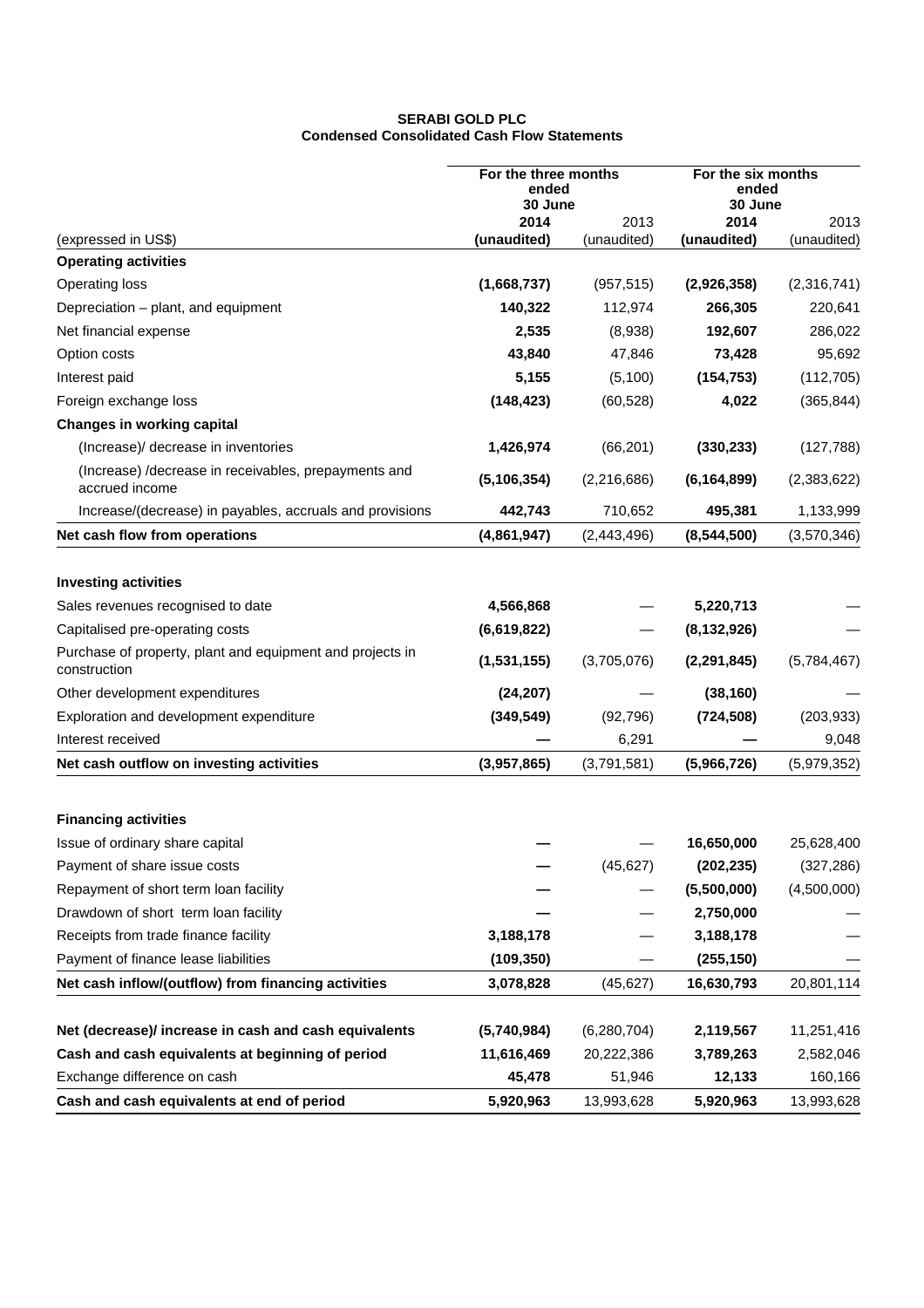### **SERABI GOLD PLC**

### **Report and condensed consolidated financial statements for the 3 month and 6 month periods ended 30 June 2014**

# **Notes to the Condensed Consolidated Financial Statements**

### **1. Basis of preparation**

These interim accounts are for the three and six month periods ended 30 June 2014. Comparative information has been provided for the unaudited three and six month periods ended 30 June 2013 and, where applicable, the audited twelve month period from 1 January 2013 to 31 December 2013.

The accounts for the periods have been prepared in accordance with International Accounting Standard 34 "Interim Financial Reporting" and the accounting policies are consistent with those of the annual financial statements for the year ended 31 December 2013 and those envisaged for the financial statements for the year ending 31 December 2014. The Group has not adopted any standards or interpretation in advance of the required implementation dates. It is not anticipated that the adoption in the future of the new or revised standards or interpretations that have been issued by the International Accounting Standards Board will have a material impact on the Group's earnings or shareholders' funds

### **(i) Going concern and availability of project finance**

The Company commenced gold production operations at the Palito Mine at the start of 2014 having completed the first phase construction of the gold recovery plant in December 2013. The operations during the first six months of 2014 have been in a re-commissioning and ramp-up phase. On 23 July 2014 the Company announced that with effect from 1 July 2014 the Palito mine had achieved Commercial Production. There are, however, risks associated with the commencement of any new mining and processing operation whereby unforeseen technical and logistical events result in additional time being required for commissioning or additional costs needing to be incurred, giving rise to the possibility that additional working capital may be required to fund these delays or additional capital requirements.

On 3 March 2014 the Company completed a share placement raising gross proceeds of UK£10 million which provided additional working capital to the Company during the start–up phase of production at Palito and also to fund the initial development and further evaluation of the Sao Chico gold project.

The Directors anticipate that, whilst the Company may seek to raise further finance in the future, it now has access to sufficient funding for its immediate needs. The Company expects to have sufficient cash flow from its forecast production to finance its on-going operational requirements and to, at least in part, fund exploration and development activity on its other gold properties. It will seek to raise debt finance where possible to finance further capital development of its projects taking due consideration of the ability of the Company to satisfy the obligations and undertakings that would be imposed in connection with such borrowings. Should additional working capital be required the Directors consider that further sources of finance could be secured within the required timescale. On this basis the Directors have therefore concluded that it is appropriate to prepare the financial statements on a going concern basis. However, there is no certainty that such additional funds either for working capital or for future capital developments will be forthcoming. These financial statements do not reflect the adjustments to carrying values of assets and liabilities and the reported expenses and balance sheet classifications that would be necessary should the going concern assumption be inappropriate. These adjustments could be material.

### **(ii) Impairment**

The Directors have undertaken a review of the carrying value of the mining and exploration assets of the Group having given particular consideration to the independently produced, NI 43-101 compliant, Preliminary Economic Assessment published in June 2012 for the Palito Mine, the current operational status of Palito, the latest internally generated operational short and long term plans and the potential risks and implications of starting up any gold mine. As part of this review they have assessed the value of the existing Palito Mine asset on the basis of the projected value in use that could be expected based on the Company's current operational forecasts. The carrying values of assets have not been adjusted to reflect a failure to raise sufficient funds, not achieving the projected levels of operation or that, if a sale transaction was undertaken, the proceeds may not realise the value as stated in the accounts.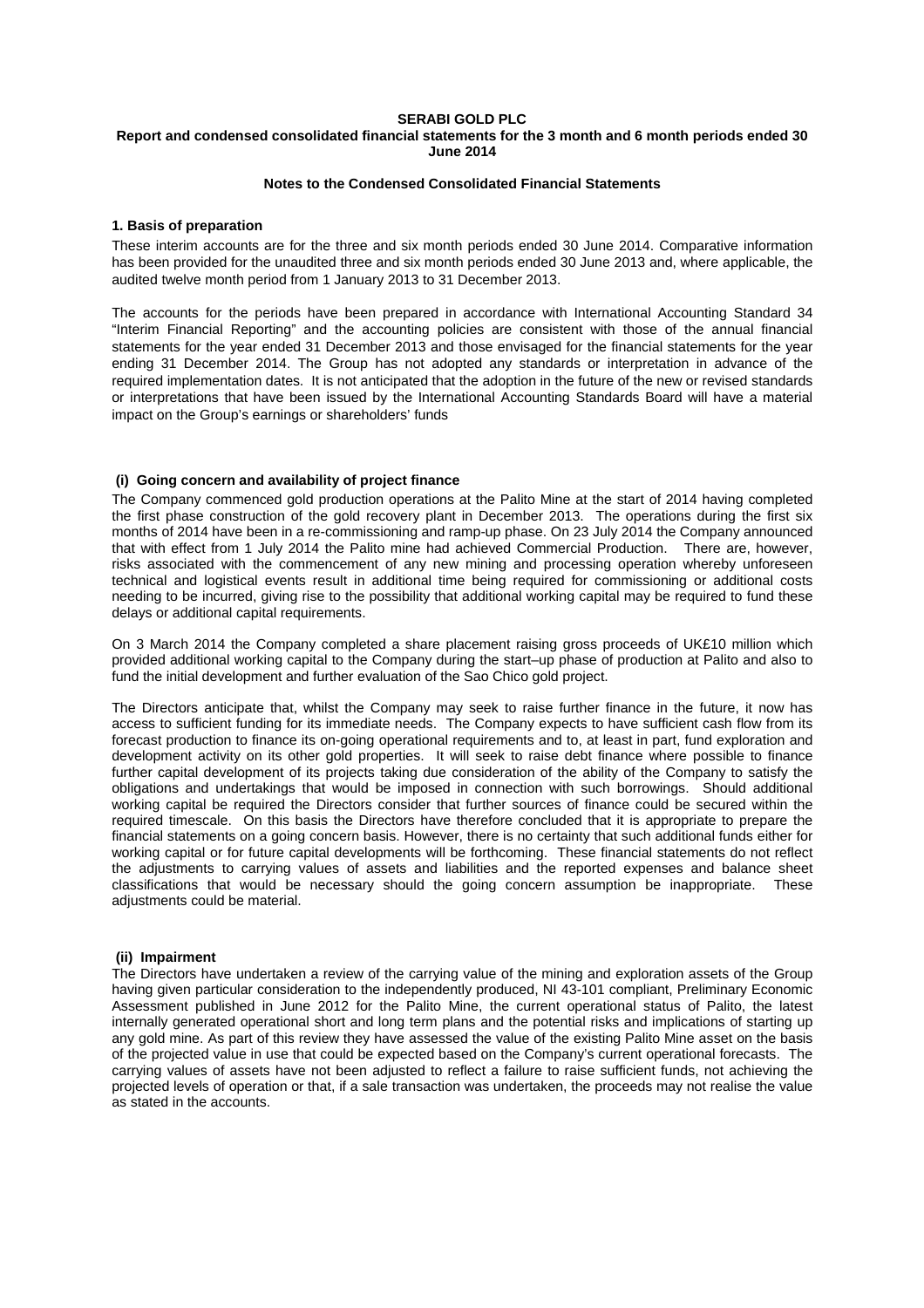### **(iii) Inventories**

Inventories are valued at the lower of cost and net realisable value. Inventory of mined ore, material that is in process and unsold inventory of gold and other materials awaiting sale are valued on the basis of the direct costs involved in bringing the inventory to its current form and as the company considers appropriate, attributable site overhead costs.

# **(iv) Property, plant and equipment**

Property, plant and equipment are depreciated over their estimated useful lives.

### **(v) Mining property and assets in construction**

The Group commenced initial Commercial Production at the Palito mine on 1 October 2006. Prior to this date all revenues and operating costs were capitalised as part of the development costs of the mine. Effective from 1 October 2006 the accumulated development costs of the mine were re-classified as Mining Property with this cost being amortised over the anticipated life of the mine on a unit of production basis. During December 2008 the underground mine was placed on care and maintenance and with no depletion of the reserves and resources attributable to the mine, no amortisation charge has been recorded since that date.

During June 2012 it was decided to re-commence gold production operations at the Palito mine. Costs incurred since October 2012 in relation to work on the remediation, rehabilitation and development of the Palito mine, the process plant and other site infrastructure have been capitalised together with a portion of general administration costs incurred in Brazil and these costs classified as Assets in Construction.

For the six months ended 30 June 2014 the mine has been in a commissioning and ramp-up phase and accordingly all production costs and revenues generated have continued to be capitalised.

On 23 July 2014, the Company announced that Commercial Production had been achieved with effect from 1 July 2014. On 1 July 2014 capitalised pre-operating costs that are currently included as Assets under Construction will be transferred to Mining Property and the total value will be amortised on a unit of production basis.

### **(vi) Revenue**

Revenue is recognised only at the time that the significant risks and rewards of ownership have transferred, the Company retains neither continuing managerial involvement in ownership or effective control, when the value of the sale can be reliably measured and when it is probable that the economic benefits associated with the transaction will flow to the company. If at the date of the sale being recognised, pricing and/or quantities of metal being delivered are still subject to change, revenue will be recognised based on the best estimates at the time and any variation arising when final pricing under the contract is determined or metal quantities agreed will be recognised in a future period. Any unsold production and in particular concentrate is held as inventory and valued at production cost, including attributable overhead, until sold.

For the six months ended 30 June 2014 the mine has been in a commissioning and ramp-up phase. Accordingly any revenue recognised in the six months ended 30 June 2014 has been capitalised and reduces the book value of the Assets in Construction.

### **(vii) Currencies**

The condensed financial statements are presented in United States dollars (US\$ or "\$"). Other currencies referred to in these condensed financial statements are UK pounds ("UK£"), Canadian dollars ("C\$") and Brazilian Reais ("BrR\$").

Transactions in currencies other than the functional currency of a company are recorded at a rate of exchange approximating to that prevailing at the date of the transaction. At each balance sheet date, monetary assets and liabilities that are denominated in currencies other than the functional currency are translated at the amounts prevailing at the balance sheet date and any gains or losses arising are recognised in profit or loss.

On consolidation, the assets and liabilities of the Group's overseas operations that do not have a US Dollar functional currency are translated at exchange rates prevailing at the balance sheet date. Income and expense items are translated at the average exchange rate for the period. Exchange differences arising on the net investment in subsidiaries are recognised in other comprehensive income.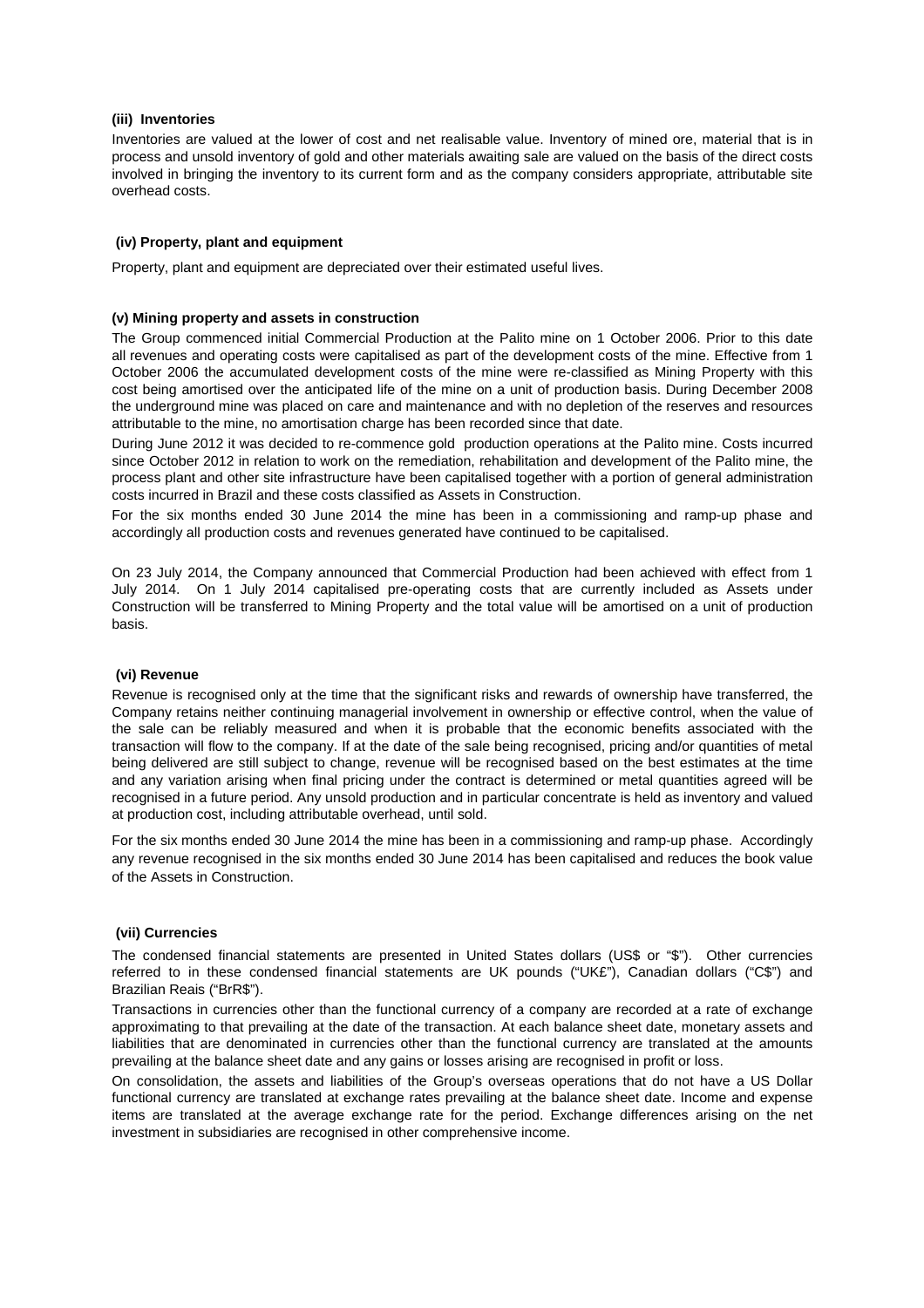### (**viii) Cash and cash equivalents**

Cash and cash equivalents include cash in hand, deposits held at call with banks, other short-term highly liquid investments with original maturities of three months or less and bank overdrafts. Bank overdrafts are shown within interest bearing liabilities in current liabilities on the balance sheet.

# **2. Taxation**

No deferred tax asset arising from carried forward losses has been recognised in the financial statements because of uncertainty as to the time period over which this asset may be recovered.

#### **3. Earnings per share**

|                                                      | 3 months<br>ended 30<br><b>June 2014</b> | 3 months<br>ended 30<br>June 2013 | 6 months<br>ended 30<br><b>June 2014</b> | 6 months<br>ended 30<br>June 2013 | 12 months<br>ended 31<br>Dec 2013 |
|------------------------------------------------------|------------------------------------------|-----------------------------------|------------------------------------------|-----------------------------------|-----------------------------------|
| Loss attributable to ordinary<br>shareholders (US\$) | 1,668,737                                | 957.515                           | 2.926.258                                | 2.316.741                         | 6,264,233                         |
| Weighted average ordinary<br>shares in issue         | 656.389.204                              | 361.268.529                       | 588,985,889                              | 337.401.126                       | 392,693,275                       |
| Basic and diluted loss per share<br>(US cents)       | 0.25                                     | 0.27                              | 0.50                                     | 0.69                              | 1.60                              |

No diluted earnings per share is presented as the effect of the exercise of share options and warrants would be to decrease the loss per share.

# **4. Segmental analysis**

The following information is given about the Group's reportable segments:

The Chief Operating Decision Maker is the Board of Directors. The Board reviews the Group's internal reporting in order to assess performance of the business. Management has determined the operating segments based on the reports reviewed by the Board.

The Board considers the performance of the Group by the geographical location of expenditures, and the division of capital expenditure between exploration and operations.

An analysis of the results for the three month period by management segment is as follows:

|                      | 3 months ended 30 June 2014<br>(unaudited) |                    |             | 3 months ended 30 June 2013<br>(unaudited) |             |            |
|----------------------|--------------------------------------------|--------------------|-------------|--------------------------------------------|-------------|------------|
|                      | Brazil                                     | <b>Unallocated</b> | Total       | <b>Brazil</b>                              | Unallocated | Total      |
|                      |                                            |                    |             |                                            |             | \$         |
| Revenue              |                                            |                    |             |                                            |             |            |
| Operating expenses   |                                            |                    |             |                                            |             |            |
| Operating loss       |                                            |                    |             |                                            |             |            |
| Administration       | (458,091)                                  | (1,023,949)        | (1,482,040) | (366, 533)                                 | (439, 100)  | (805, 633) |
| expenses             |                                            |                    |             |                                            |             |            |
| Share based          |                                            | (43, 840)          | (43, 840)   |                                            | (47, 846)   | (47, 846)  |
| payments             |                                            |                    |             |                                            |             |            |
| Depreciation         | (139,249)                                  | (1,073)            | (140, 322)  | (106,556)                                  | (6, 418)    | (112,974)  |
| Operating loss       | (597,340)                                  | (1,068,862)        | (1,666,202) | (473,089)                                  | (493, 364)  | (966, 453) |
| Foreign exchange     |                                            | 18,794             | 18,794      | (507)                                      | 23,907      | 23,400     |
| gain/(loss)          |                                            |                    |             |                                            |             |            |
| Interest             |                                            | (21, 329)          | (21, 329)   | 3,243                                      | (17, 705)   | (14, 462)  |
| (expense)/income     |                                            |                    |             |                                            |             |            |
| Loss before taxation | (597,340)                                  | (1,071,397)        | (1,668,737) | (470,353)                                  | (487,162)   | (957,515)  |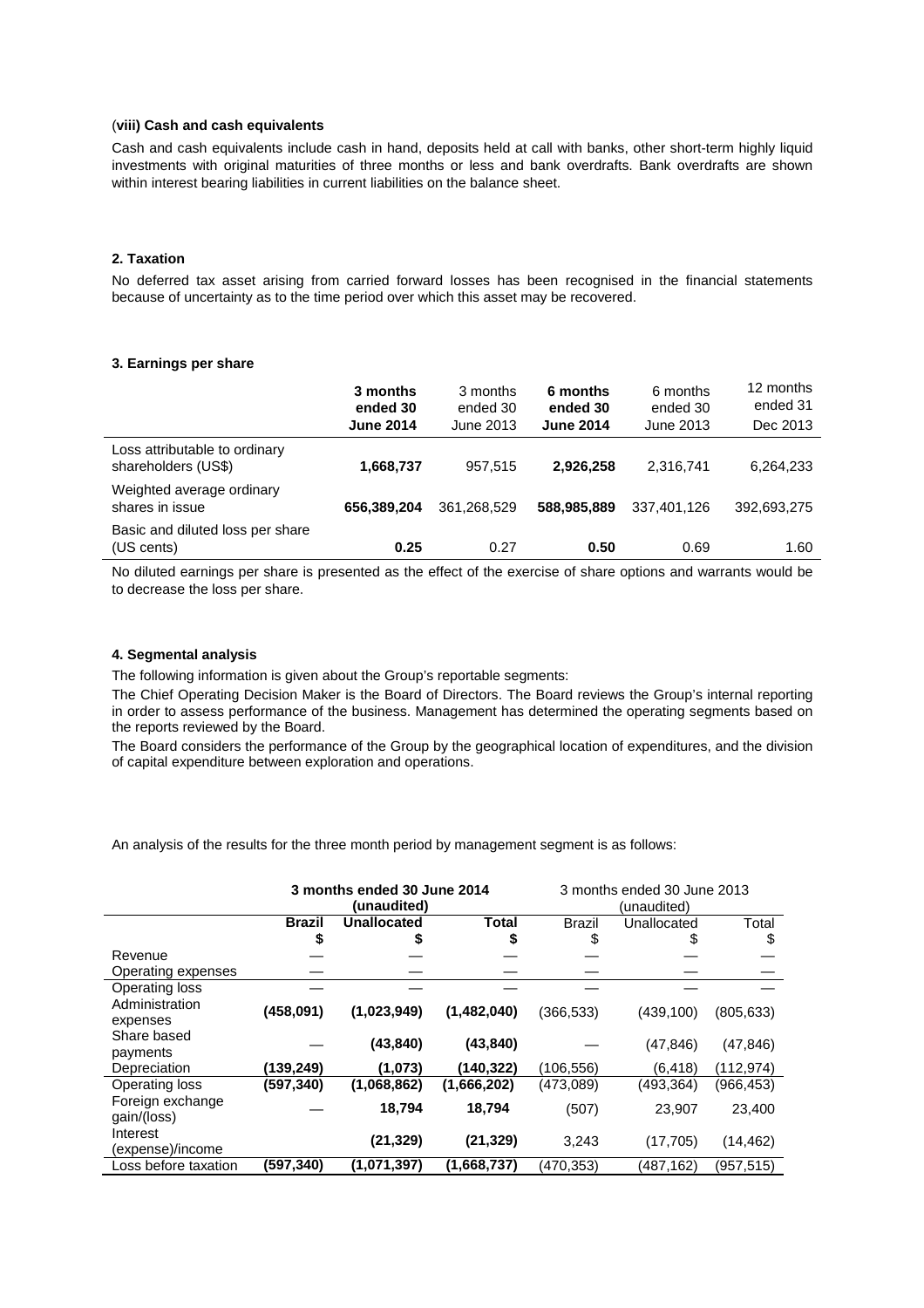An analysis of the results for the six month period by management segment is as follows:

|                                 | 6 months ended 30 June 2014<br>(unaudited) |                    |               | 6 months ended 30 June 2013<br>(unaudited) |               |             |
|---------------------------------|--------------------------------------------|--------------------|---------------|--------------------------------------------|---------------|-------------|
|                                 | <b>Brazil</b>                              | <b>Unallocated</b> | Total         | <b>Brazil</b>                              | Unallocated   | Total       |
| Revenue                         | \$                                         |                    | \$            | \$                                         | \$            | \$          |
| Operating expenses              |                                            |                    |               |                                            |               |             |
| Operating loss                  |                                            |                    |               |                                            |               |             |
| Administration expenses         | (829, 396)                                 | (1, 564, 623)      | (2, 394, 019) | (586, 953)                                 | (1, 127, 433) | (1,714,386) |
| Share based payments            |                                            | (73, 427)          | (73, 427)     |                                            | (95, 692)     | (95, 692)   |
| Depreciation                    | (264, 157)                                 | (2, 148)           | (266, 305)    | (213, 727)                                 | (6, 914)      | (220, 641)  |
| Operating loss                  | (1,093,553)                                | (1,640,198)        | (2,733,751)   | (800, 680)                                 | (1,230,039)   | (2,030,719) |
| Foreign exchange<br>gain/(loss) |                                            | 8,876              | 8,876         | (507)                                      | (231, 311)    | (231, 818)  |
| Interest<br>(expense)/income    |                                            | (201, 483)         | (201, 483)    | 3,013                                      | (57, 217)     | (54, 204)   |
| Loss before taxation            | (1,093,553)                                | (1,832,805)        | (2,926,358)   | (798, 174)                                 | (1,518,567)   | (2,316,741) |

An analysis of non-current assets by location is as follows:

|                      | <b>Total non-current assets</b> |             |             |  |
|----------------------|---------------------------------|-------------|-------------|--|
|                      | 30 June                         | 30 June     | 31 December |  |
|                      | 2014                            | 2013        | 2013        |  |
|                      | (unaudited)                     | (unaudited) | (audited)   |  |
|                      |                                 |             |             |  |
| Brazil – operations  | 43,407,931                      | 30.222.001  | 36,001,733  |  |
| Brazil - exploration | 26,508,924                      | 16,375,076  | 24,659,003  |  |
| Other                | 4.437                           | 6,703       | 6,585       |  |
|                      | 69,921,292                      | 46,603,780  | 60,667,321  |  |

An analysis of total assets by location is as follows:

|        |             | <b>Total assets</b> |             |
|--------|-------------|---------------------|-------------|
|        | 30 June     | 30 June             | 31 December |
|        | 2014        | 2013                | 2013        |
|        | (unaudited) | (unaudited)         | (audited)   |
|        |             |                     |             |
| Brazil | 77,597,209  | 49,513,016          | 66,096,282  |
| Other  | 10,364,313  | 14,848,803          | 3,591,813   |
|        | 87,961,522  | 64,361,819          | 69,688,095  |
|        |             |                     |             |

During the six month period, the following amounts incurred by project location were capitalised as deferred exploration costs:

| For the 6                | For the 6    | For the year |
|--------------------------|--------------|--------------|
| month period             | month period | ended 31     |
| ended 30                 | ended 30     | December     |
| <b>June 2014</b>         | June 2013    | 2013         |
| (unaudited)              | (unaudited)  | (audited)    |
|                          |              |              |
| <b>Brazil</b><br>619.332 | 207,055      | 10,626,954   |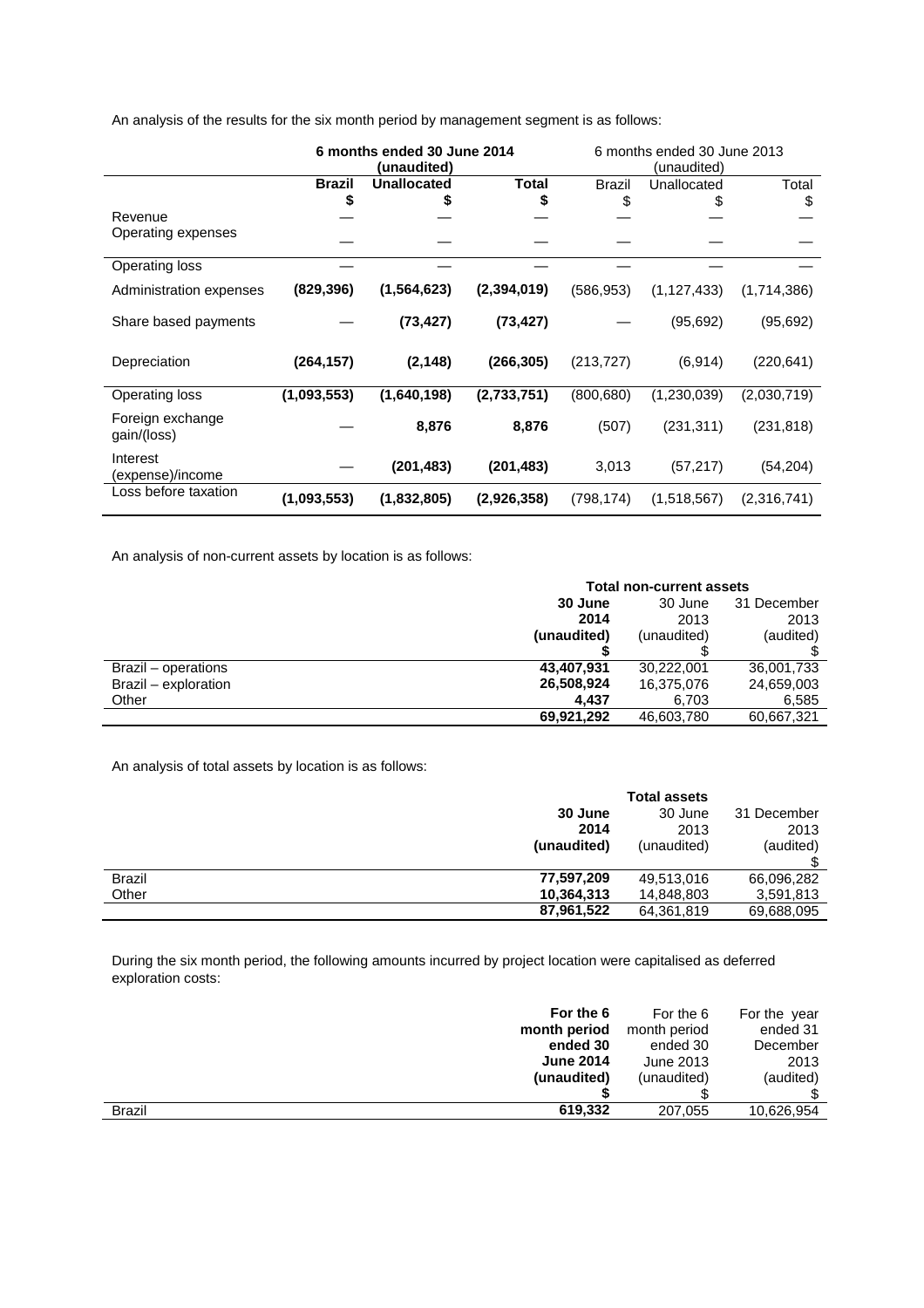# **5. Deferred exploration costs**

| 30 June     | 30 June       | 31 December |
|-------------|---------------|-------------|
| 2014        | 2013          | 2013        |
| (unaudited) | (unaudited)   | (audited)   |
|             |               |             |
| 24,659,003  | 17,360,805    | 17,360,805  |
| 619,332     | 203,933       | 2,432,871   |
|             | 3,122         | 6,244       |
|             |               | 8,187,839   |
|             |               | (1,007,233) |
| 1,230,589   | (1, 192, 784) | (2,321,523) |
| 26,508,924  | 16,375,076    | 24,659,003  |
|             |               |             |

# **6. Property, plant and equipment including mining property and projects in construction**

|                                        | 30 June     | 30 June     | 31 December |
|----------------------------------------|-------------|-------------|-------------|
|                                        | 2014        | 2013        | 2013        |
|                                        | (unaudited) | (unaudited) | (audited)   |
| Cost                                   |             |             |             |
| Balance at beginning of period         | 50,761,593  | 42,364,175  | 42,364,175  |
| Additions <sup>(1)</sup>               | 5,575,746   | 6,035,631   | 13,713,894  |
| Additions on acquisition of subsidiary |             |             | 321,674     |
| Foreign exchange movements             | 3,060,017   | (3,384,407) | (5,638,150) |
| <b>Balance at end of period</b>        | 59,397,356  | 45,015,399  | 50,761,593  |
| <b>Accumulated depreciation</b>        |             |             |             |
| Balance at beginning of period         | 14,753,275  | 15,515,184  | 15,515,184  |
| Charge for period                      | 516,823     | 220,641     | 750,807     |
| Balance on acquisition of subsidiary   |             |             | 66,812      |
| Foreign exchange movements             | 714,890     | (949, 130)  | (1,579,528) |
| <b>Balance at end of period</b>        | 15,984,988  | 14,786,695  | 14,753,275  |
| Net book value at end of period        | 43,412,368  | 30,228,704  | 36,008,318  |

(1) Additions include capitalised operational costs for the period net of any revenues recognised in the period.

# **7. Inventories**

|                                           | 30 June<br>2014<br>(unaudited) | 30 June<br>2013<br>(unaudited) | 31 December<br>2013<br>(audited) |
|-------------------------------------------|--------------------------------|--------------------------------|----------------------------------|
|                                           |                                |                                |                                  |
| Consumables                               | 1,120,779                      | 784.844                        | 891,969                          |
| Ore stockpiles and other work in progress | 1,729,322                      |                                | 2,998,911                        |
| Finished goods                            | 1,632,000                      |                                |                                  |
| Balance at end of period                  | 4,482,101                      | 784,844                        | 3,890,880                        |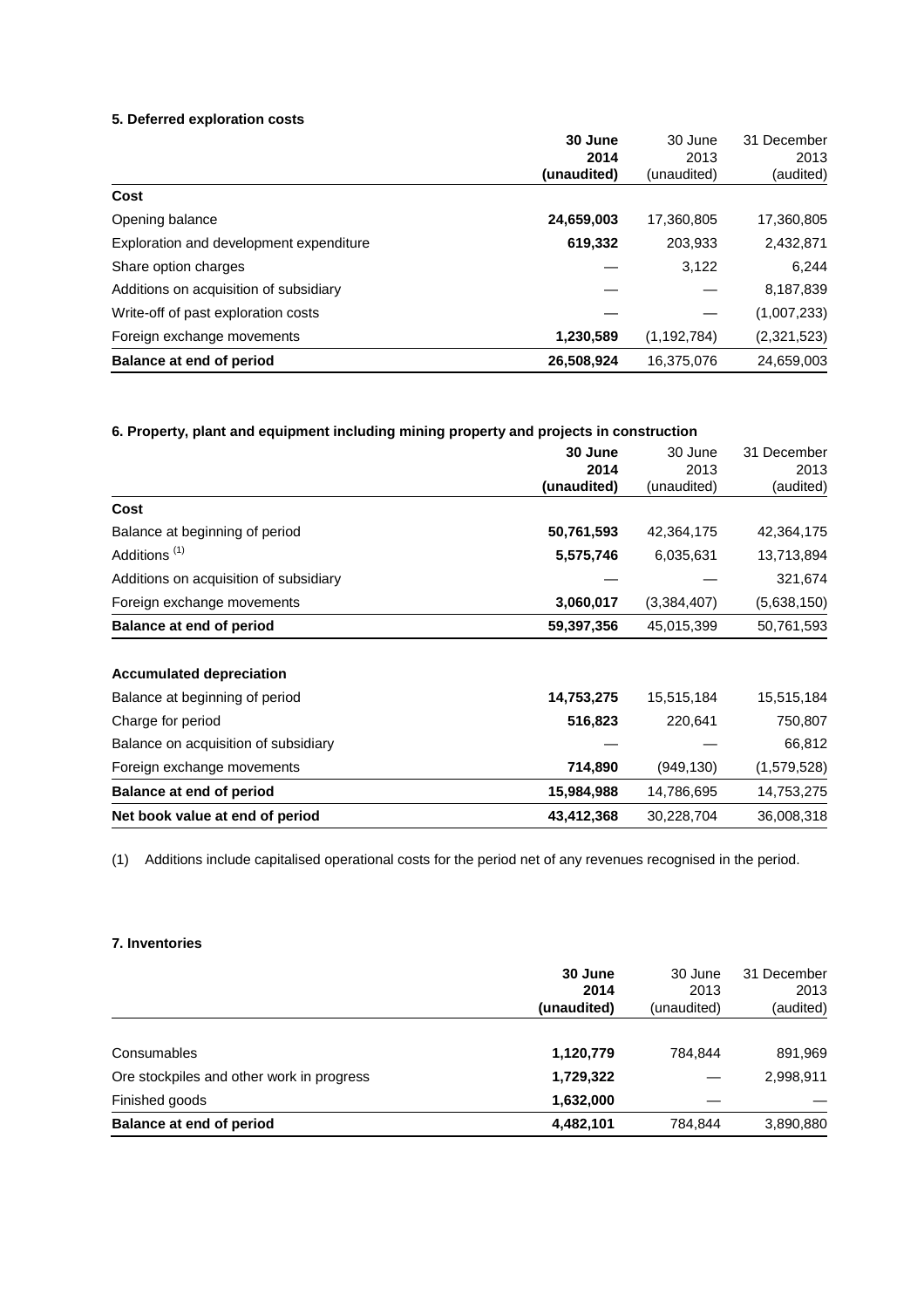# **8. Contractual commitments**

The following table sets out the maturity profile of the Group's contractual commitments excluding trade liabilities as at 30 June 2014 and commitments under operating leases.

|                                      | Payments due by period |           |           |           |               |
|--------------------------------------|------------------------|-----------|-----------|-----------|---------------|
|                                      |                        | Less than |           |           |               |
|                                      | Total                  | 1 year    | 1-3 years | 4-5 years | After 5 years |
|                                      |                        |           |           |           | \$            |
| Long term debt                       | 495,728                | 495,728   |           |           |               |
| Capital lease obligations            | 1,332,285              | 632,617   | 699,668   |           |               |
| Operating leases                     | 40,501                 | 40.501    |           |           |               |
| Purchase obligations                 |                        |           |           |           |               |
| Other long term obligations          |                        |           |           |           |               |
| <b>Total contractual obligations</b> | 1,868,514              | 1,168,846 | 699,668   |           |               |

# **9. Contingencies**

Employment legislation in Brazil allows former employees to bring claims against an employer at any time for a period of two years from the date of cessation of employment and regardless of whether the employee left the company voluntarily or had their contract terminated by the company. The Group considers that it operates in compliance with the law at all times but is aware that claims are made against all companies in Brazil on a regular basis. Whilst not accepting legal liability the Group makes provision or accrues for all known claims further claims may arise at any time.

Serabi Mineraçăo SA ("SMSA") has been requested by the Tax Authorities for the State of Para, to provide supporting documentation in respect of certain tax reclaims made by SMSA dating back for six years. The Group considers that it will be able to supply all necessary documentary evidence in respect of the claims made and that all claims made were in accordance with prevailing legislation. The total sum of the tax claims that are subject to this review is BR\$1.6 million, which at the period-end is equivalent to US\$681,000.

### **10. Related party transactions**

On 20 December 2013, the Company entered into a secured loan agreement for a total facility of US\$7.5 million ("the 2013 Loan Agreement") with Fratelli Investments Limited ("Fratelli") to provide working capital to the Company and to enable the Company to commence initial development works at the Sao Chico project and at the same time entered into a conditional subscription agreement with Fratelli as part of an overall placement of shares and warrants to raise a minimum of UK£6.25 million and a maximum of UK£10.0 million. At that time Fratelli held a 40.5% interest in the issued share capital of the Company. Under the 2013 Loan Agreement Fratelli agreed to provide up to US\$7.5 million to be drawn down in three instalments commencing from the date of the agreement to provide working capital to the Company and the Group during the start-up phase of gold production at Palito and to finance the initial development at the Sao Chico project. The loan was to be repaid by the earlier of 30 April 2014 and the date falling seven days after the funds due from Fratelli under the conditional subscription were received and carried interest at a rate of 12% per annum and an arrangement fee of 3% of the facility amount. The loan was secured against (i) the entire share capital of Serabi Mining Ltd, a subsidiary of Serabi Gold plc, and the 99.99% shareholder of Serabi Mineraçăo SA, which is the licence holder for the Palito Mine and (ii) the entire share capital of Kenai Resource Ltd a subsidiary of Serabi Gold plc and the 100 per cent shareholder of Gold Aura do Brasil Mineraçăo Ltda, which is the licence holder for the Sao Chico project. In addition the Company also made a charge in favour of Fratelli over all current and future sums owed by Serabi Mineraçăo SA to Serabi Gold plc. Following completion of the share placing on 3 March 2014, all amounts borrowed by the Company under the loan facility plus accrued interest were repaid to Fratelli and all security released.

On 3 March 2014, the Company completed a placing of 200 million units at a price of UK£0.05 per unit raising gross proceeds of UK£10 million. The share placement was pursuant to a conditional subscription agreement entered into on 20 December 2013 between the Company and Fratelli Investments Limited ("Fratelli") to subscribe for a minimum of 125 million units and a maximum of 162.5 million units to finance initial development and underground drilling at the Sao Chico project and to provide further working capital to the business during the start-up phase of gold production at Palito. The final form of the investment by Fratelli comprised (a) a subscription for 125 million units at the Subscription Price of 5 pence per unit; and (b) a further subscription for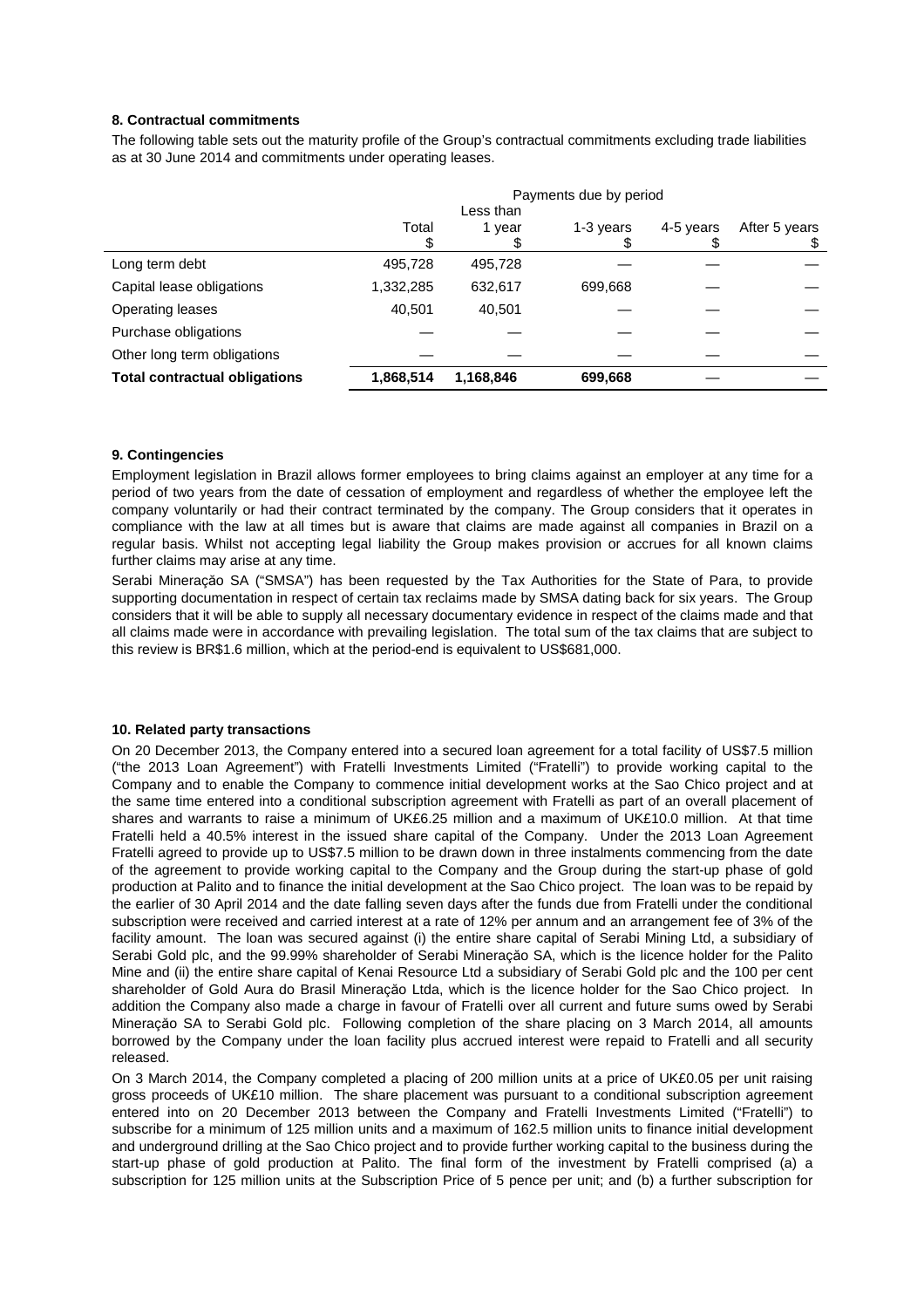27.5 million units at a subscription price of 5 pence per unit. The company procured third party investment not deemed to be acting in concert with Fratelli for 47.5 million units.

Each unit comprised one new ordinary share and one half of a warrant. Each whole warrant entitles the holder to subscribe for one new ordinary share at a price of 6p for a period ending 2 March 2016.

As a result of their subscription Fratelli acquired a direct interest of 51.37% in the share capital of the Company and became a controlling party. Fratelli has subsequently acquired a further 6,417,519 ordinary shares increasing their interest to 52.35% of the share capital of the company.

Following completion of the share placement the Group repaid a short-term loan facility of US\$7.5 million plus accrued interest that had been provided to the Company by Fratelli.

### **11. Share capital**

### **a) Ordinary and deferred shares**

|                                                 | 30 June 2014<br>(unaudited) |              | 30 June 2013<br>(unaudited) |            | 31 December 2013<br>(audited) |            |
|-------------------------------------------------|-----------------------------|--------------|-----------------------------|------------|-------------------------------|------------|
| <b>Ordinary shares</b>                          | Number                      | \$           | Number                      | \$         | <b>Number</b>                 | \$         |
| <b>Balance at beginning of</b><br>period        | 456,389,204                 | 35,981,817   | 91,268,529                  | 7.395.598  | 91,268,529                    | 7,395,598  |
| Issue of shares for cash                        | 200,000,000                 | 1.665.000    | 270,000,000                 | 21,357,000 | 270,000,000                   | 21,357,000 |
| Issue of shares on<br>acquisition of subsidiary |                             |              |                             |            | 95.120.675                    | 7,229,219  |
| Transfer to deferred<br>shares                  |                             | (32,383,635) |                             |            |                               |            |
| Balance at end of period                        | 656,389,204                 | 5,263,182    | 361,268,529                 | 28.752.598 | 456,389,204                   | 35,981,817 |

|                                           | 30 June 2014<br>(unaudited) |            | 30 June 2013<br>(unaudited) |            | 31 December 2013<br>(audited) |            |
|-------------------------------------------|-----------------------------|------------|-----------------------------|------------|-------------------------------|------------|
| <b>Deferred shares</b>                    | Number                      | \$         | Number                      | \$         | Number                        | \$         |
| Balance at beginning and<br>end of period | 140,139,065                 | 24,021,395 | 140,139,065                 | 24,021,395 | 140.139.065                   | 24,021,395 |
| Shares created in period                  | 456,389,204                 | 32,383,635 |                             |            |                               |            |
| Balance at end of period                  | 596,528,269                 | 56,405,030 | 140.139.065                 | 24.021.395 | 140.139.065                   | 24,021,395 |
| <b>Total Share Capital</b>                |                             | 61,668,212 |                             | 52,773,993 |                               | 60,003,212 |

The following issue of ordinary shares has occurred during the 6 month period ended 30 June 2014:

3 March 2014 Issue of 200,000,000 new units at a unit price of UK£0.05 per unit. Each unit comprised one new ordinary share and one half of a warrant. Each whole warrant entitles the holder to subscribe for one new ordinary share at a price of UK£0.06 for a period ending 2 March 2016.

On 3 March 2014, shareholders approved a capital reorganisation whereby the existing ordinary shares of 5 pence each were sub-divided and re-classified into one new ordinary share of 0.5 pence and one new deferred share of 4.5 pence. The rights attaching to the new ordinary shares are, save for the change in the nominal value and the entitlement of shareholders in respect of a return of capital or other distribution arising therefrom, identical in all respects to those of the existing ordinary shares.

The new deferred shares, in common with the existing deferred shares, have no voting or dividend rights and on a return of capital, the right only to receive the amount paid up thereon after the holders of the ordinary shares have received the aggregate amount paid up thereon plus UK£100 per ordinary share. Any further surplus shall be distributed only amongst the holders of ordinary shares.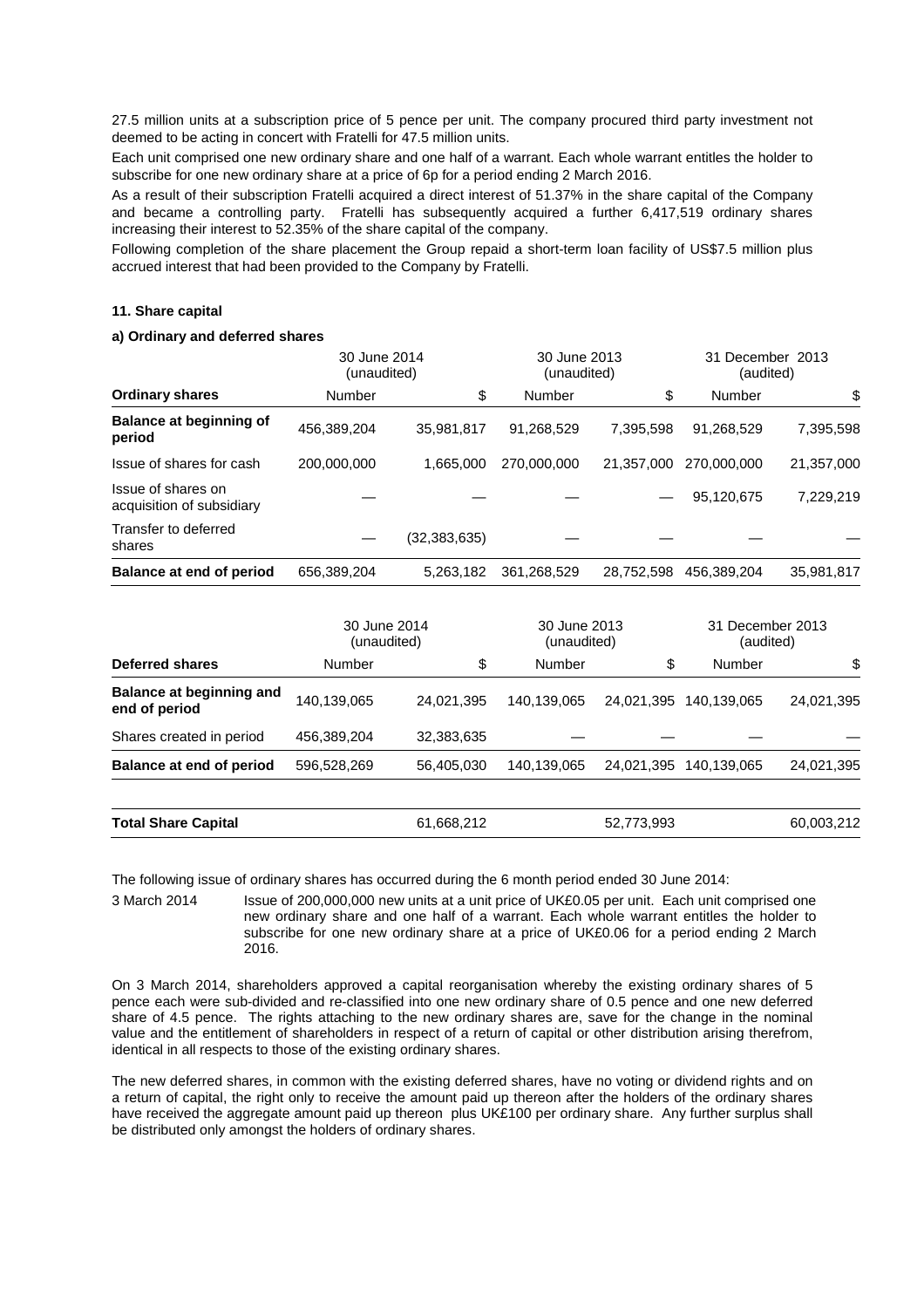# **(b) Warrants**

As at 30 June 2014 the following warrants remain outstanding:

|                                             | Number      | Exercise Price | Expiry          |
|---------------------------------------------|-------------|----------------|-----------------|
| Non-tradable warrants - 2013 <sup>(1)</sup> | 8,135,035   | <b>UK£0.10</b> | 16 January 2015 |
| Non-tradable warrants - $2014^{(2)}$        | 100,000,000 | UK£0.06        | 2 March 2016    |
|                                             | 108,135,035 |                |                 |

(1) The company has calculated the value of each of the share purchase warrants as UK£0.0069 and accordingly has established a warrant reserve in relation to the deemed value ascribed to these warrants.

(2) The Company has calculated the value of each of these share purchase warrants as UK£0.0022 and accordingly has established a warrant reserve in relation to the deemed value ascribed to these warrants.

# **(c) Stock option reserve**

### **Contributed surplus**

|                                | US\$       |
|--------------------------------|------------|
| Balance at beginning of period | 2,330,789  |
| Options lapsed in period       | (189, 308) |
| Option costs for period        | 73,428     |
| Balance at end of period       | 2,214,909  |

Under the Company's Stock Option Plan (the "2011 Plan"), stock options may be granted only to directors, officers, employees and consultants of the Company or to their permitted assignees and may be granted for a term not exceeding ten years. The Ordinary Shares to be purchased upon exercise of each option must be paid for in full by the grantee at the time of exercise. Unless otherwise directed by the Board of Directors at the date of the grant, each award shall vest as to one third on the date of grant, one third on the first anniversary of grant and the balance vesting on the second anniversary of the date of grant. The board of directors shall also be entitled to establish performance criteria, which may affect the vesting of the options or the rights of the holder to exercise the options. The 2011 Plan reserves for issuance, pursuant to its terms, up to 10% of the number of Ordinary Shares issued or issuable and outstanding from time to time.

The Company has operated other plans which have now been discontinued but certain options granted to individuals no longer employed by the Company continue to be outstanding under these plans.

The following summarises the outstanding options in issue at 30 June 2014 under the various plans that have been operated by the Company:

| Issue date      | Options outstanding | Options vested | Exercise price  | Expiry          |
|-----------------|---------------------|----------------|-----------------|-----------------|
| 7 April 2014    | 13,600,000          | 4,533,336      | <b>UK£0.050</b> | 6 April 2017    |
| 7 April 2014    | 250,000             | 250,000        | UK£0.06665      | 6 April 2017    |
| 18 July 2013    | 960,500             | 960,500        | C\$0.31176      | 1 October 2015  |
| 18 July 2013    | 1,572,500           | 1,572,500      | C\$0.29411      | 7 June 2016     |
| 26 January 2013 | 13,800,000          | 9,200,002      | <b>UK£0.061</b> | 25 January 2016 |
| 26 January 2013 | 950,000             | 950,000        | UK£0.0813       | 25 January 2016 |
| 21 May 2012     | 500.000             | 500.000        | <b>UK£0.15</b>  | 20 May 2015     |
| 28 January 2011 | 1,285,000           | 1,285,000      | <b>UK£0.41</b>  | 27 January 2021 |
| 28 January 2011 | 450,000             | 450,000        | <b>UK£0.37</b>  | 27 January 2021 |